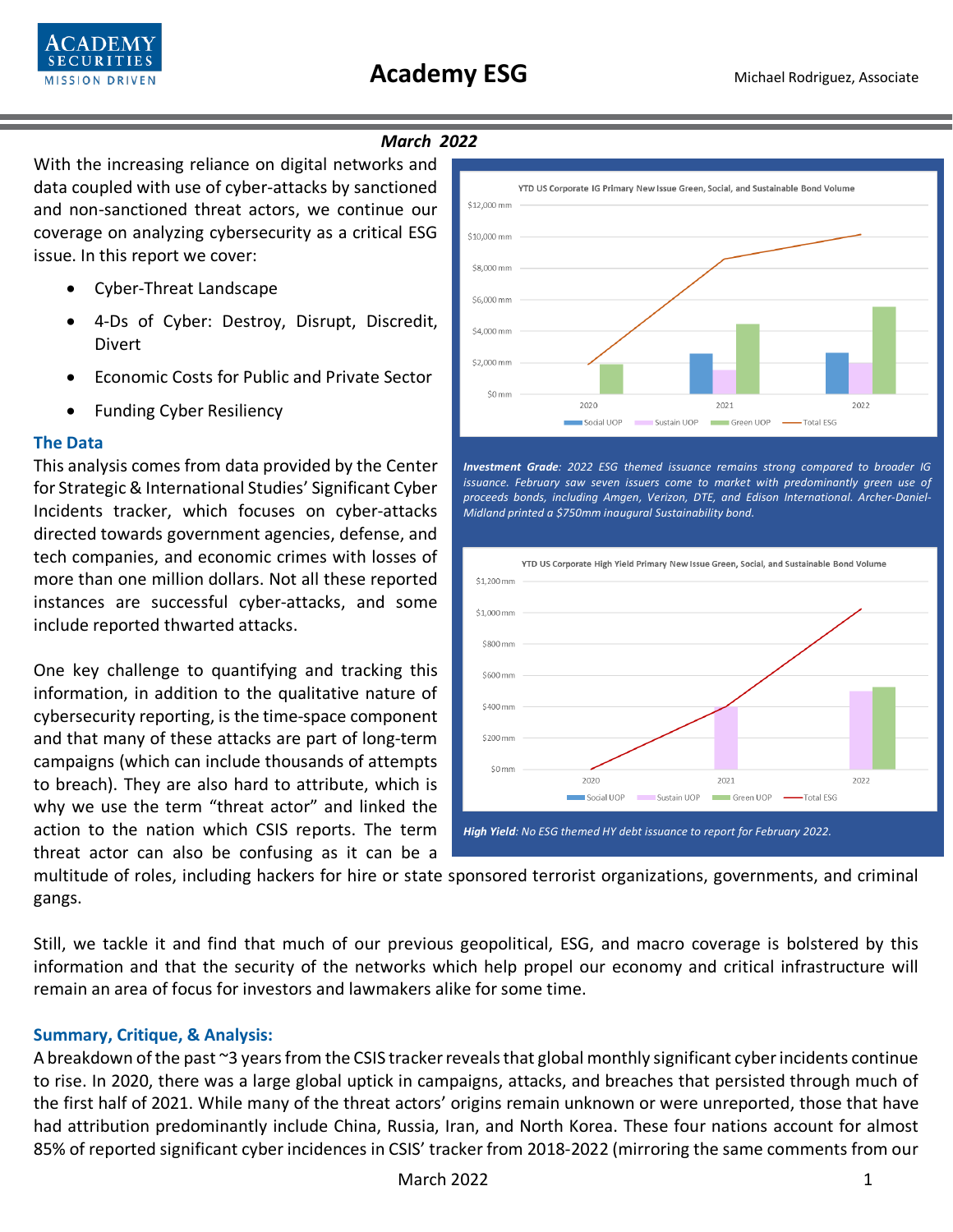

Geopolitical Intelligence Group members!)

As for targets chosen by threat actors, the United States remains one of the top targets (only instances that included multiple nations topped the United States). Ukraine, Iran, Israel, and India followed. Despite China being the chief originator of cyber threat actions, from 2018-2022, China was only reported to be targeted five times (as opposed to the 72 times it was a reported originator).

### **Disrupt-Destroy-Discredit-Divert**

If there were a way to synopsize the data, I would borrow from our recent webinar with Rear Admiral Danelle Barrett, where she discussed how threat actors primarily are either looking to ultimately disrupt or destroy. For example, more recently a Belarusian hacktivist group hacked railways to disrupt Russian supply movements. This is opposed to the Stuxnet worm, which was designed (and reportedly used) to destroy Iranian nuclear centrifuges.

#### *March 2022*



The table above highlights the top areas/sectors of focus for breach attempts by threat actors from nations where cyber-attacks and threats are attributed. A hash mark does not indicate there has been no attempts, but rather that the sector listed is not a reported predominant focus.

The disruption and destruction components were truly evident in the build up to the recent invasion of Ukraine. In the year leading up to the recent invasion, Russian threat actors launched several cyber-attacks and campaigns on Ukraine's foreign ministry, Secret Services, government officials, and file sharing networks.



In addition to Admiral Barrett's presentation, we would also add discredit and divert. There are several instances where government websites were hijacked to display messaging counter to the nation's prevailing agenda or fake website/social media accounts were established. Lastly, divert usually relates to money (bitcoin or currency) or information being sold. For instance, North Korean hackers in previous years have used SWIFT to divert millions of dollars from banks in Turkey, Mexico, and

March 2022 **2022**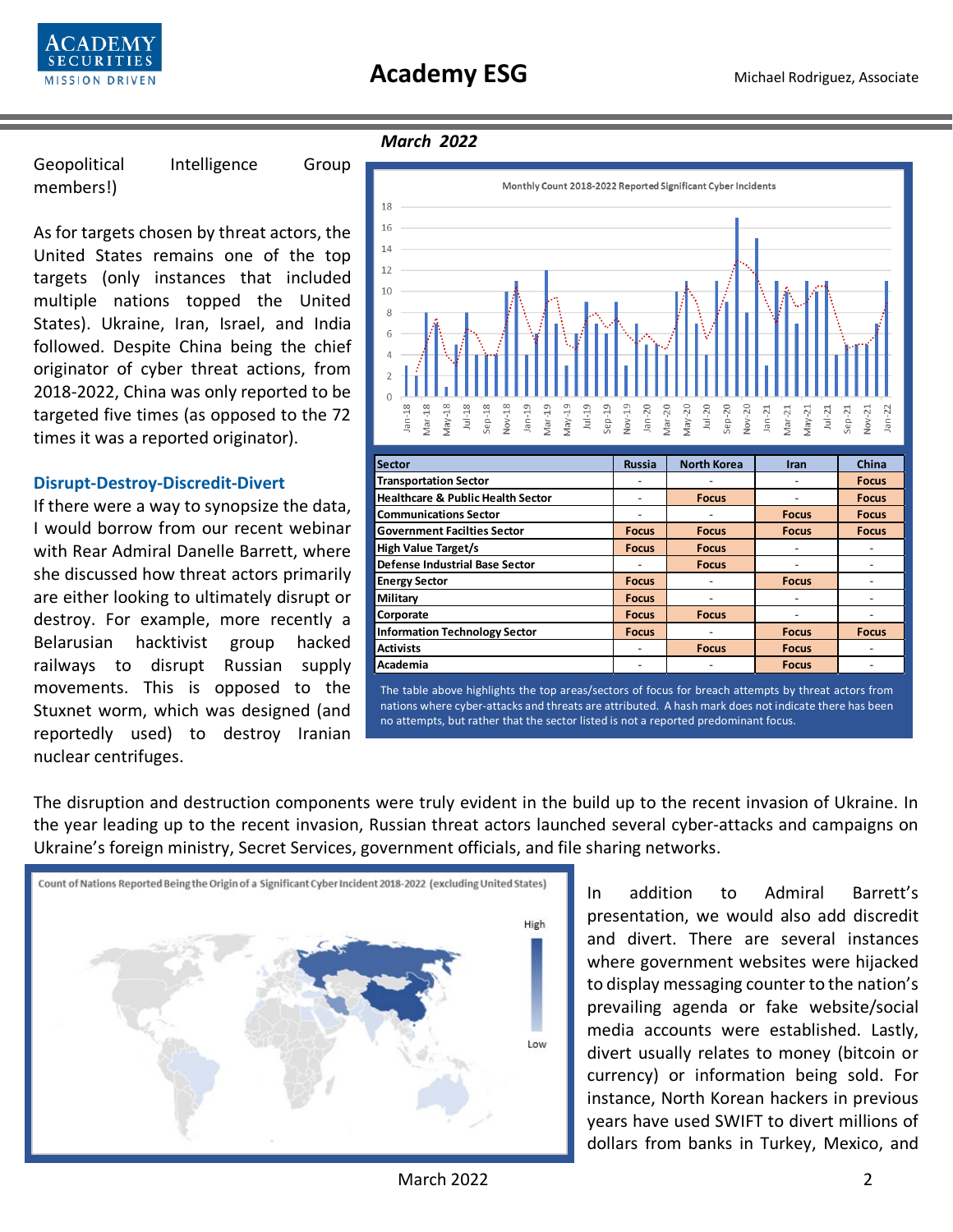

# *March 2022*

India. Between 2015-2018, North Korea alone stole \$670mm in currency and crypto.

2021 also saw numerous instances related to diverting or acquiring medical research related to COVID-19. Government health & research organizations, along with private companies, were chief targets. A majority of the 16 reported instances included targets in Europe, the United States, and Israel. China, Iran, and North Korea made up the majority of the nations identified as threat actors.



### **Cost**

Economically, the cost of cybersecurity remains a challenge. Some reports anticipate global costs related to cyber-crimes will be \$10.5 trillion annually by 2025. For example, in 2020, India reported that cyber-crimes cost the nation \$17.9bn (.62% of its GDP).

CISA calculates the average related cost of cyber incidents per ratio of revenue for many companies at below 1%. Only three companies exceeded a 2% cost to budget ratio related to small and large cyber incidents—the largest

was a corporate in 2015 which had a cyber incident resulting in an almost 12% cost-to-revenue ratio. For something like a data breach, the cost on average totaled over \$7mm per breach, with investigations & forensics, along with legal defense making up almost 30% of costs. CISA also found that for most publicly traded companies, cyber incidents primarily impacted short-term stock performance.

In the United States more specifically, there were over \$4.2bn in losses associated with cybercrime, of which those aged 50+ were the primary victims—with California, Texas, New York, and Florida making up the brunt of the victims' residencies. On average it is reported that the cost per cyber incident is \$346mm, with a high-end of \$1,866mm.

## **Bottom Line**

Secure networks are already critical to global flows of information, capital, and energy, and will continue to be when considering the role that information plays in facilitating sustainable technology and processes. These networks, like we have mentioned previously, constitute a new "ecosystem" that we now operate in. Similar to how we think about funding "green" grids, we should also be considering how to fund "resilient networks," especially now that they are a chief (and cheap) battleground for interstate conflict. If you're a part of critical infrastructure, or if cyber security is in the top right section of your materiality matrix, then you should be including this in your sustainable financing framework.

- **Utilities and Distributed Energy, Port, Rail, and Logistics Infrastructure; Industrial Design (Ship, Auto, Air), Governments:**
	- o Hardware, software, and training
	- o Enhanced vendor audits
- **Banks and Financial Institutions:**
	- o Internal improvements to systems, audits, and processes
	- $\circ$  Funding to CDFIs or small business to finance cybersecurity and data security improvements